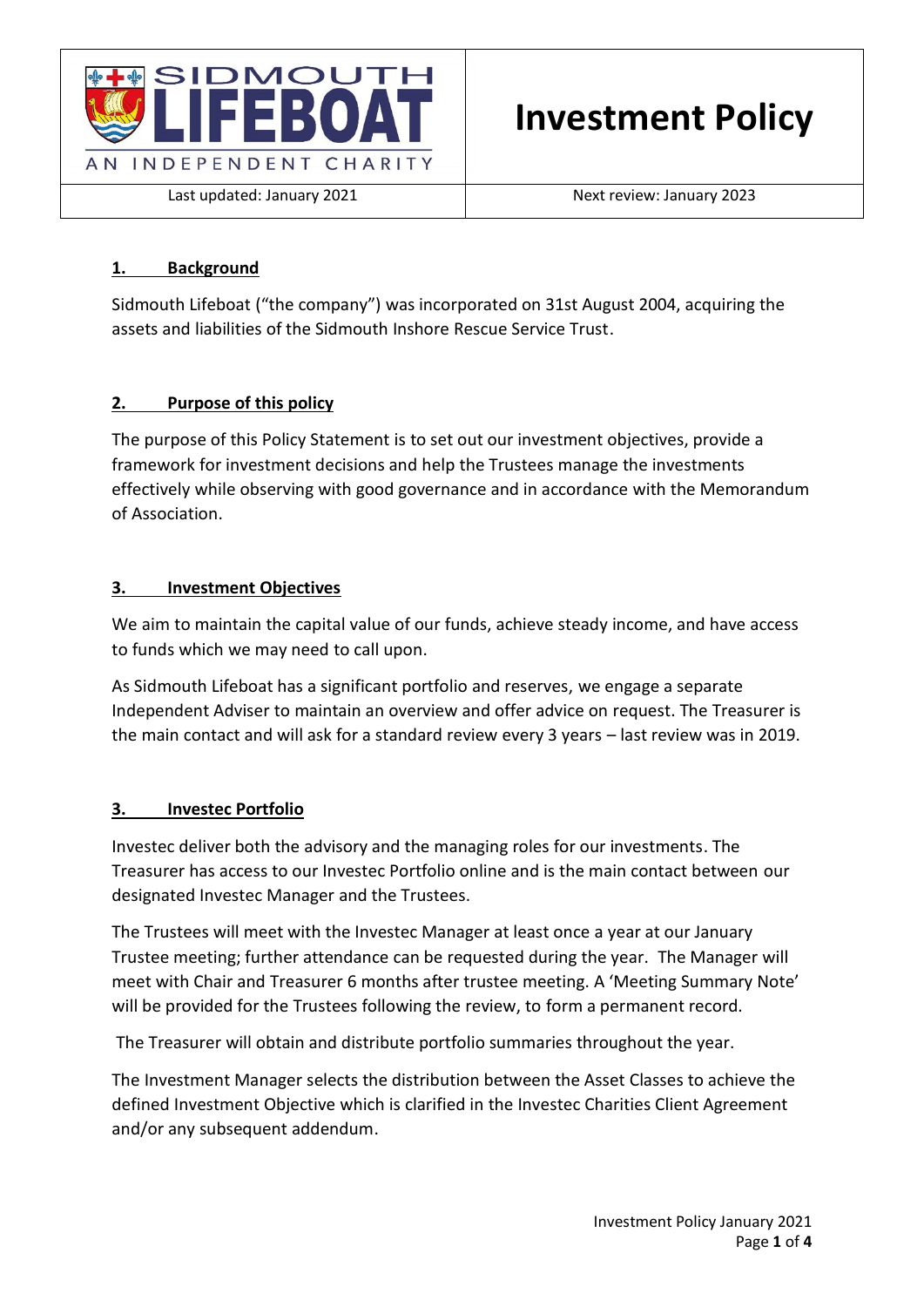**Performance** –Performance of each Asset Class will be compared against relevant Benchmarks, and the portfolio compared to the bespoke benchmark advised by the Investment Manager at each review.

**Target** - The target is subject to annual review by the Trustees and is currently set at RPI + 0.5%, aiming to maintain the value of the fund. The income target is £10,000, which is currently paid into the Sidmouth Lifeboat CAF account.

## **6. Other Investments**

**Unrestricted Funds** - To enable the necessary access to funds, further investments are held in Fixed Interest or Fixed Term accounts. The Treasurer is to keep a record of those that are held for specific projects. Each of these funds are covered by FSCS protection up to a value of £85,000, so none exceeds this limit.

**Restricted Funds** - The Peter Truesdale Capital Equipment Fund is in the form of a number of accounts to be spent on capital costs of the operation as laid out in the Endowment Trust Deed. The Treasurer and Accountants will keep a record of all spend from this fund.

## **10. Movement of funds**

Any internal movement of funds requires approval from a Trustee and the Treasurer. Any movement of funds external to the organisation and its investments, where not covered by existing policies for payment of suppliers, requires majority Board approval.

## **11 Approval of Policy**

Investec Wealth & Investment confirms receipt and acceptance of this Policy Statement.

Signed: ……………………………………………… Michele Rogers on behalf of Investec

Date: ………………………………………………

Approved by The Board of Trustees on Thursday 21<sup>st</sup> January 2021.

Phil Shepperd (Chair) on behalf of the Board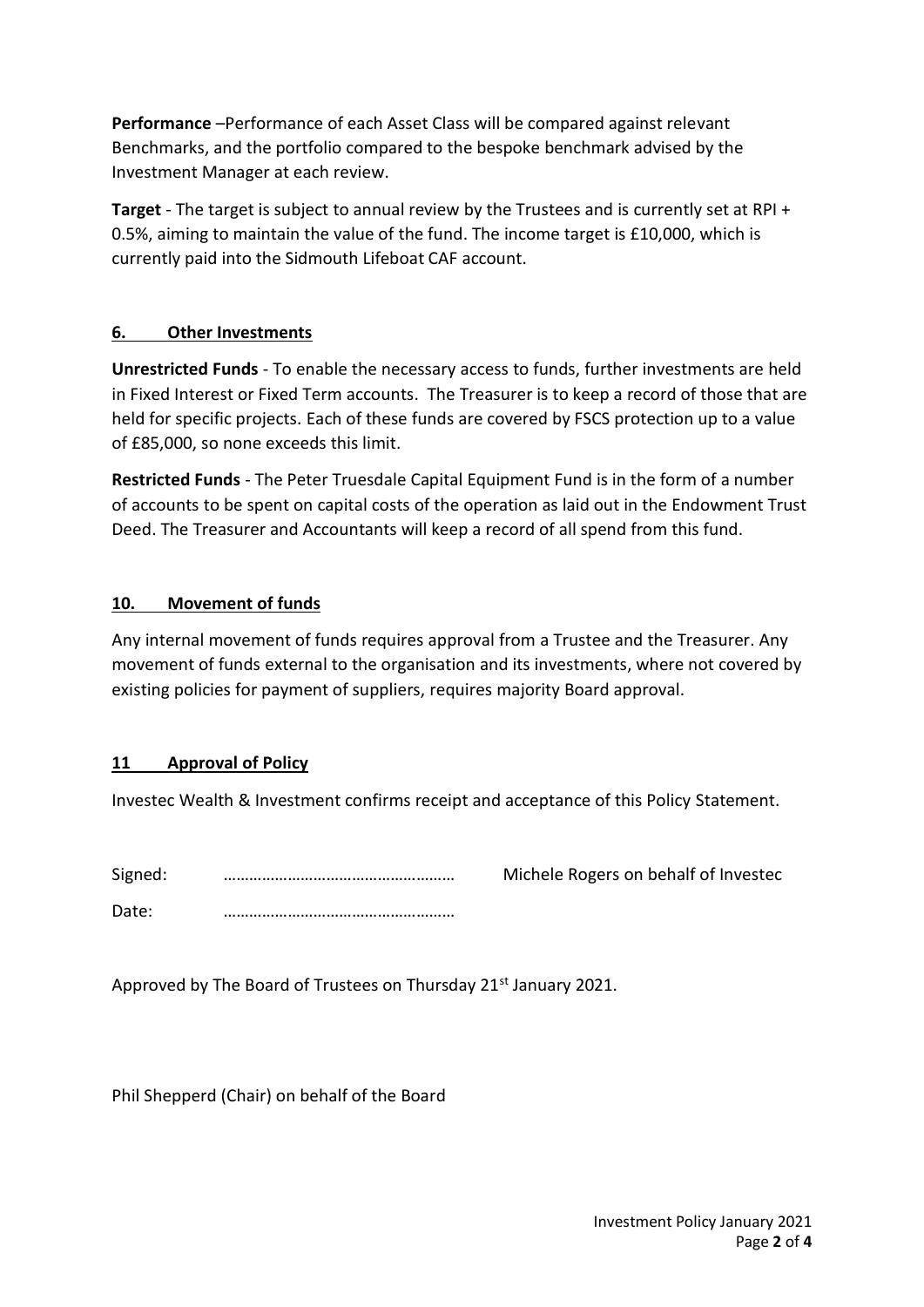| This policy is to be reviewed every 2 years. Major changes will need Board approval |                            |                           |
|-------------------------------------------------------------------------------------|----------------------------|---------------------------|
| Date                                                                                | <b>Review completed by</b> | <b>Amendment required</b> |
| $\pmb{0}$                                                                           |                            |                           |
|                                                                                     |                            |                           |
|                                                                                     |                            |                           |
|                                                                                     |                            |                           |
|                                                                                     |                            |                           |
|                                                                                     |                            |                           |
|                                                                                     |                            |                           |
|                                                                                     |                            |                           |
|                                                                                     |                            |                           |
|                                                                                     |                            |                           |
|                                                                                     |                            |                           |
|                                                                                     |                            |                           |
|                                                                                     |                            |                           |
|                                                                                     |                            |                           |
|                                                                                     |                            |                           |
|                                                                                     |                            |                           |
|                                                                                     |                            |                           |